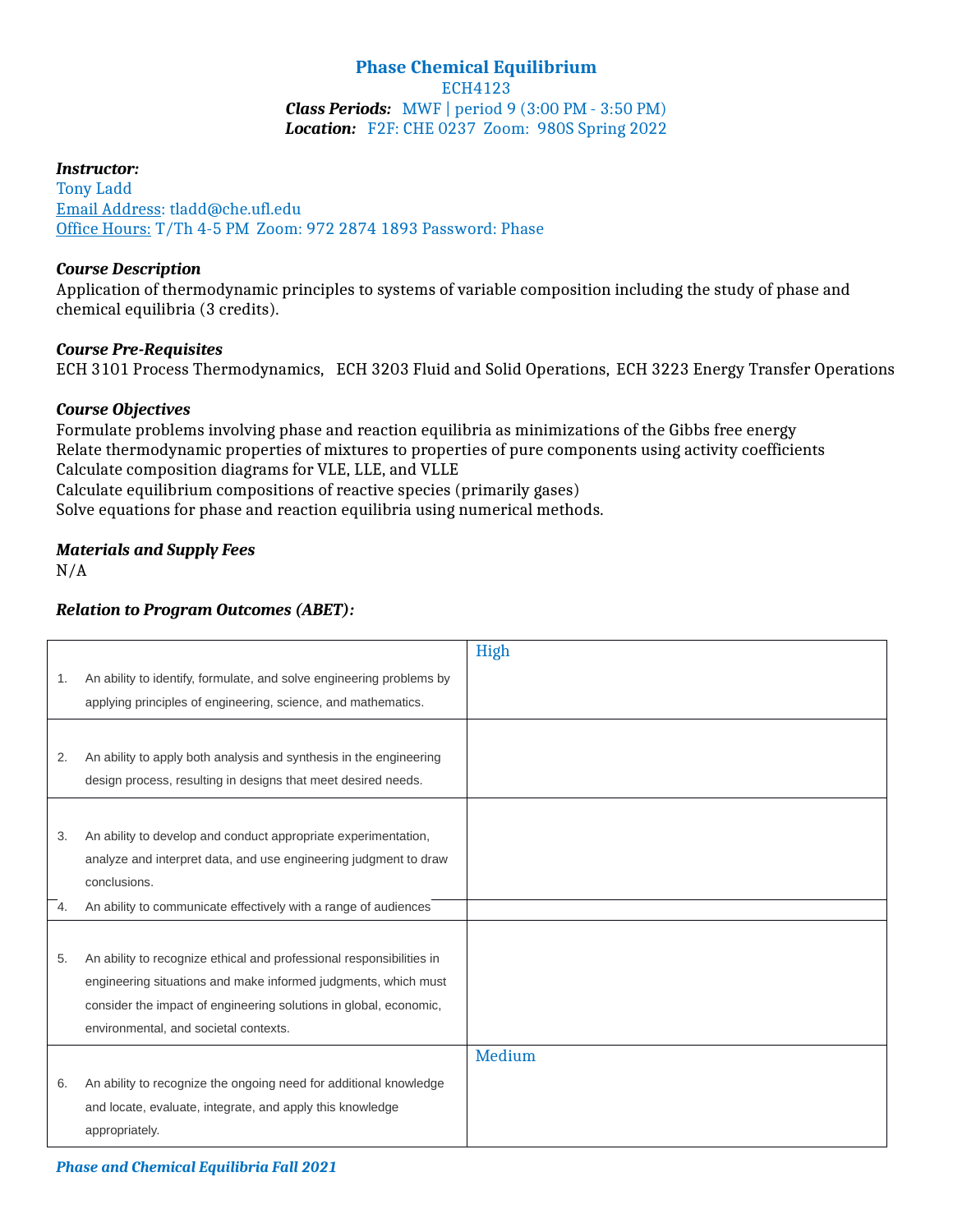|                                                                        | Medium |
|------------------------------------------------------------------------|--------|
| An ability to function effectively on teams that establish goals, plan |        |
| tasks, meet deadlines, and analyze risk and uncertainty                |        |
|                                                                        |        |

\*Coverage is given as high, medium, or low. An empty box indicates that this outcome is not part of the course.

*Required Textbooks and Software Essential Thermodynamics*, by A.Z. Panagiotopoulos, Drios, 2011. (UF library: SCIENCE LIBRARY QD504 .S25 2006). Useful software and a list of typographical errors are posted on the web at <http://driospress.com/et>

### *Additional Materials*

Chemical, Biochemical, and Engineering Thermodynamics by S. I. Sandler (any edition)

| <b>Week</b>    | Week          | <b>Topic</b>                                                                                                        | <b>Resources</b>        |
|----------------|---------------|---------------------------------------------------------------------------------------------------------------------|-------------------------|
| $\mathbf{1}$   | begins<br>1/5 | <b>Introduction and Review</b>                                                                                      | Textbook: 5.1, 5.2, 5.5 |
| $\overline{2}$ | 1/12          | <b>Equilibrium and stability</b>                                                                                    | Textbook: 6.1, 6.2      |
| 3              | 1/19          | <b>Phase Equilibrium</b>                                                                                            | Textbook: 6.3 - 6.5     |
| 4              | 1/26          | <b>Using experimental data - fugacity</b>                                                                           | Textbook: 7.3, 7.4      |
| 5              | 2/2           | Mixing functions: example (8.1)                                                                                     | Textbook: 8.1           |
| 6              | 2/7           | <b>Partial molar properties</b><br>Using experimental data: example (8.5)<br><b>Ideal gas mixtures and fugacity</b> | Textbook: 8.2, 8.4, 8.5 |
| $\overline{7}$ | 2/16          | Ideal mixtures, Excess free energy, and activity<br>coefficients                                                    | Submit HW6              |
| 8              | 2/23          | <b>Activity models</b><br>Henry's law<br><b>VLE</b> for ideal mixtures                                              | Textbook: 9.1           |
| 9              | 3/2           | <b>VLE</b> for non-ideal mixtures                                                                                   | Textbook: 9.2           |
| 10             | 3/16          | LLE & VLLE                                                                                                          | Textbook: 9.2, 9.3      |
| 11             | 3/23          | <b>Chemical reactions</b>                                                                                           | Textbook: 10.1, 10.2    |
| 12             | 3/30          | <b>Standard states and use of tables</b>                                                                            |                         |
| 13             | 3/30          | <b>Examples of homogeneous reactions</b>                                                                            | Textbook: 10.3, 10.4    |
| 14             | 4/13          | <b>Heterogeneous and multiple reactions</b>                                                                         | Textbook: 10.5 & 10.6   |

# *Course Schedule (approximate)*

# *Policies for Assignments, Make-Ups, and Privacy*

- a Students will be assigned homework from the textbook each Friday, which should be completed by Friday of the following week.
- b Homework submissions must be on Canvas as a scanned pdf or some other common format (docx, xlsx, py, etc).
- c Collaboration on homework is encouraged, but make sure you are properly distanced from one another. Zoom may be the best option. The submitted solutions must be your own work – copying homework solutions from any source is an academic honesty violation for all parties involved.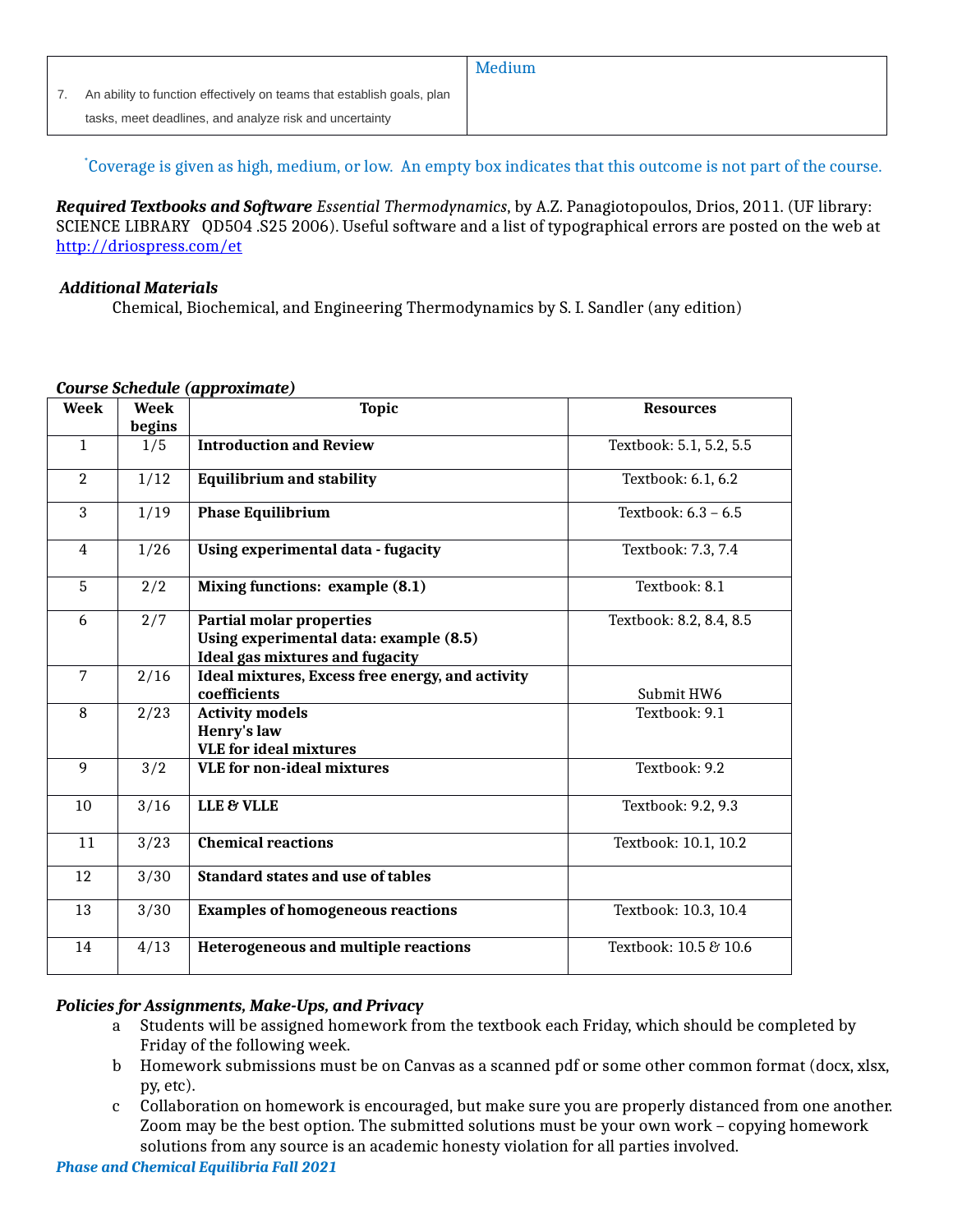- d Short solutions to homework problems will be posted with the assignment. These are designed to enable students to self check most of their work. If you have problems getting the correct solution you need to ask questions. Complete solutions will not be provided in general.
- e Assigned reading and sometimes videos will be included in each weeks homework (wk\*.pdf). Students are expected to be familiar with these materials, as well as from lectures and homework.
- f Students can also access the notes I prepared last year (see Files/Notes on Canvas). If I make substantial changes I will post updates.
- g Module tests are scheduled in the Assignments section on Canvas.
- h Module tests are open book and open notes. You may not access internet web sites during these tests. They will be on the scheduled days at times to be determined.
- i Homework and Module tests will require the use of Python to compute solutions to numerical problems. Students may bring programs to these tests as well as notes and books.
- j You are responsible for all announcements made in class and on Canvas
- k Requests for re-grading of assignments and exams will only be considered within a one-week period from the time graded work is returned.
- l Grades for individual assignments and tests will be posted on the web throughout the semester,. You should ensure that they are entered correctly. Corrections will be considered only within a two-week period after the grades have been posted on the web.
- m Students may request a makeup for any activity sponsored by the university, for health reasons, and for family emergencies. Other reasons at the instructor's discretion, but will typically not be allowed. Makeup tests and quizzes will be given at the end of the semester. There will be no make up for the final exam except for health or family reasons. In such cases the student will receive an Incomplete grade, with a makeup to be given the following semester. Request for a make up of any assignment must be made at least 1 week in advance of the assignment (emergency health issues aside).
- n Our class sessions and office hours may be audio visually recorded for students in the class to refer back and for enrolled students who are unable to attend live. Students who participate with their camera engaged or utilize a profile image are agreeing to have their video or image recorded. If you are unwilling to consent to have your profile or video image recorded, be sure to keep your camera off and do not use a profile image. Likewise, students who un-mute during class and participate orally are agreeing to have their voices recorded. If you are not willing to consent to have your voice recorded during class, you will need to keep your mute button activated and communicate exclusively using the "chat" feature, which allows students to type questions and comments live. The chat will not be recorded or shared.

# *Evaluation of Grades*

| Assignment              | <b>Percentage of Final Grade</b> |
|-------------------------|----------------------------------|
| Module tests (4)        | 70%                              |
| Graded Homework (12/13) | 30%                              |
| Total                   | $100\%$                          |

# *Grading Policy (approximate – subject to modification)*

| Percent   | Grade | Grade         |
|-----------|-------|---------------|
|           |       | <b>Points</b> |
| 85-100    | A     | 4.00          |
| 80-85     | A-    | 3.67          |
| $75 - 80$ | $B+$  | 3.33          |
| $70 - 75$ | B     | 3.00          |
| 65-70     | $B -$ | 2.67          |
| $60 - 65$ | $C+$  | 2.33          |
| 55-60     | C     | 2.00          |
| $50 - 55$ | $c-$  | 1.67          |
| 45-50     | $D+$  | 1.33          |
| 40-45     | D     | 1.00          |

*Phase and Chemical Equilibria Fall 2021*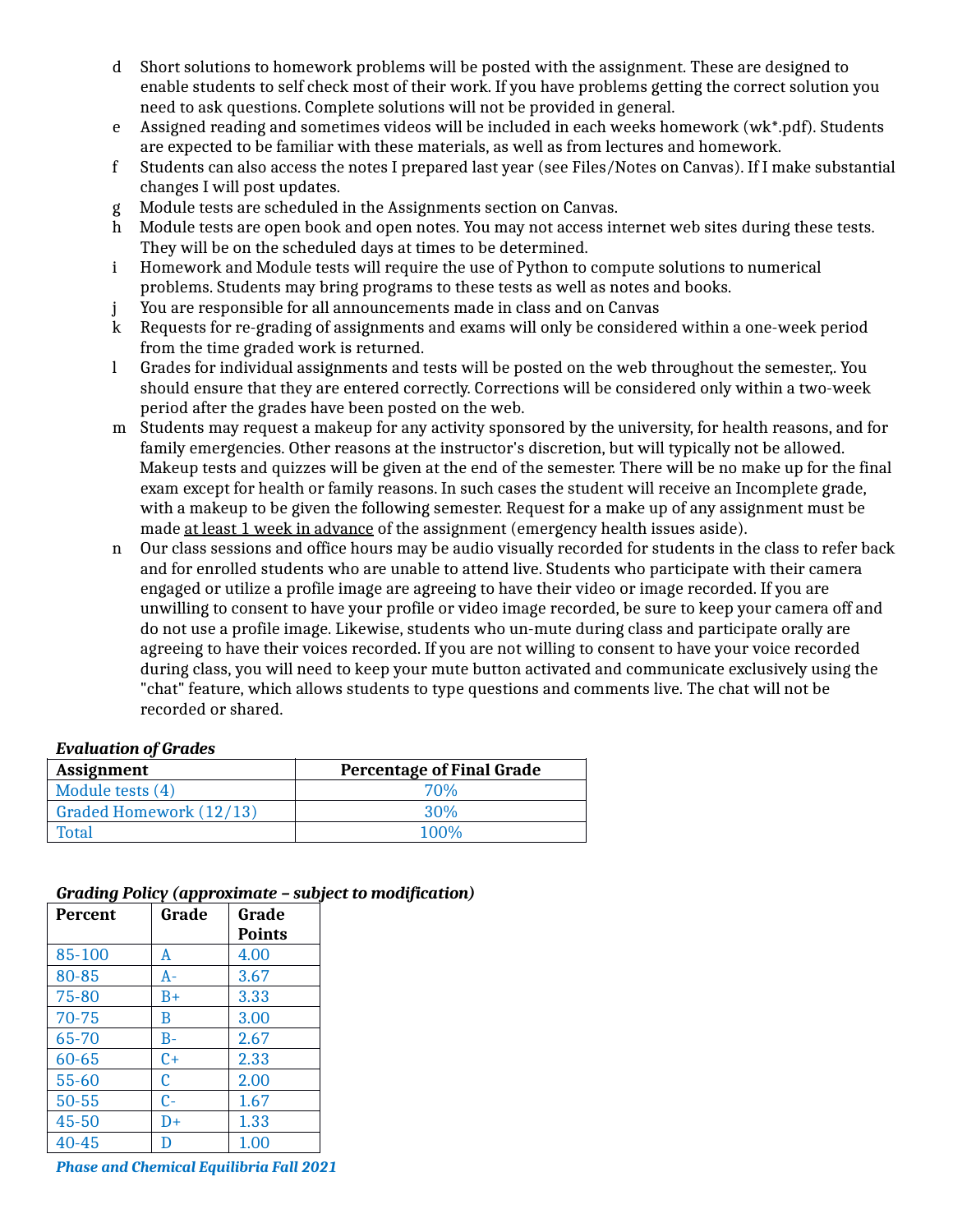| 35-40    | 0.67 |
|----------|------|
| $0 - 35$ | 0.00 |

### *Schedule of Homework, Quizzes, Tests*

| Homework     | Electronic submission – see Canvas pages for dues dates and times |
|--------------|-------------------------------------------------------------------|
| Module tests | See Canvas pages for dates and times                              |

More information on UF grading policy may be found at: <https://catalog.ufl.edu/ugrad/current/regulations/info/grades.aspx>

## *Students Requiring Accommodations*

Students with disabilities who experience learning barriers and would like to request academic accommodations should connect with the disability Resource Center by visiting [https://disability.ufl.edu/students/get-started/.](https://disability.ufl.edu/students/get-started/) It is important for students to share their accommodation letter with their instructor and discuss their access needs, as early as possible in the semester.

# *Course Evaluation*

Students are expected to provide professional and respectful feedback on the quality of instruction in this course by completing course evaluations online via GatorEvals. Guidance on how to give feedback in a professional and respectful manner is available at [https://gatorevals.aa.ufl.edu/students/.](https://gatorevals.aa.ufl.edu/students/) Students will be notified when the evaluation period opens, and can complete evaluations through the email they receive from GatorEvals, in their Canvas course menu under GatorEvals, or via [https://ufl.bluera.com/ufl/.](https://ufl.bluera.com/ufl/) Summaries of course evaluation results are available to students at [https://gatorevals.aa.ufl.edu/public-results/.](https://gatorevals.aa.ufl.edu/public-results/)

### **In-Class Recording**

Students are allowed to record video or audio of class lectures. However, the purposes for which these recordings may be used are strictly controlled. The only allowable purposes are (1) for personal educational use, (2) in connection with a complaint to the university, or (3) as evidence in, or in preparation for, a criminal or civil proceeding. All other purposes are prohibited. Specifically, students may not publish recorded lectures without the written consent of the instructor.

A "class lecture" is an educational presentation intended to inform or teach enrolled students about a particular subject, including any instructor-led discussions that form part of the presentation, and delivered by any instructor hired or appointed by the University, or by a guest instructor, as part of a University of Florida course. A class lecture does not include lab sessions, student presentations, clinical presentations such as patient history, academic exercises involving solely student participation, assessments (quizzes, tests, exams), field trips, private conversations between students in the class or between a student and the faculty or lecturer during a class session.

Publication without permission of the instructor is prohibited. To "publish" means to share, transmit, circulate, distribute, or provide access to a recording, regardless of format or medium, to another person (or persons), including but not limited to another student within the same class section. Additionally, a recording, or transcript of a recording, is considered published if it is posted on or uploaded to, in whole or in part, any media platform, including but not limited to social media, book, magazine, newspaper, leaflet, or third party note/tutoring services. A student who publishes a recording without written consent may be subject to a civil cause of action instituted by a person injured by the publication and/or discipline under UF Regulation 4.040 Student Honor Code and Student Conduct Code.

#### *University Honesty Policy*

UF students are bound by The Honor Pledge which states, "We, the members of the University of Florida community, pledge to hold ourselves and our peers to the highest standards of honor and integrity by abiding by the Honor Code. On all work submitted for credit by students at the University of Florida, the following pledge is either required or implied: "On my honor, I have neither given nor received unauthorized aid in doing this assignment." The Conduct Code [\(https://sccr.dso.ufl.edu/process/student-conduct-code/\)](https://sccr.dso.ufl.edu/process/student-conduct-code/) specifies a number of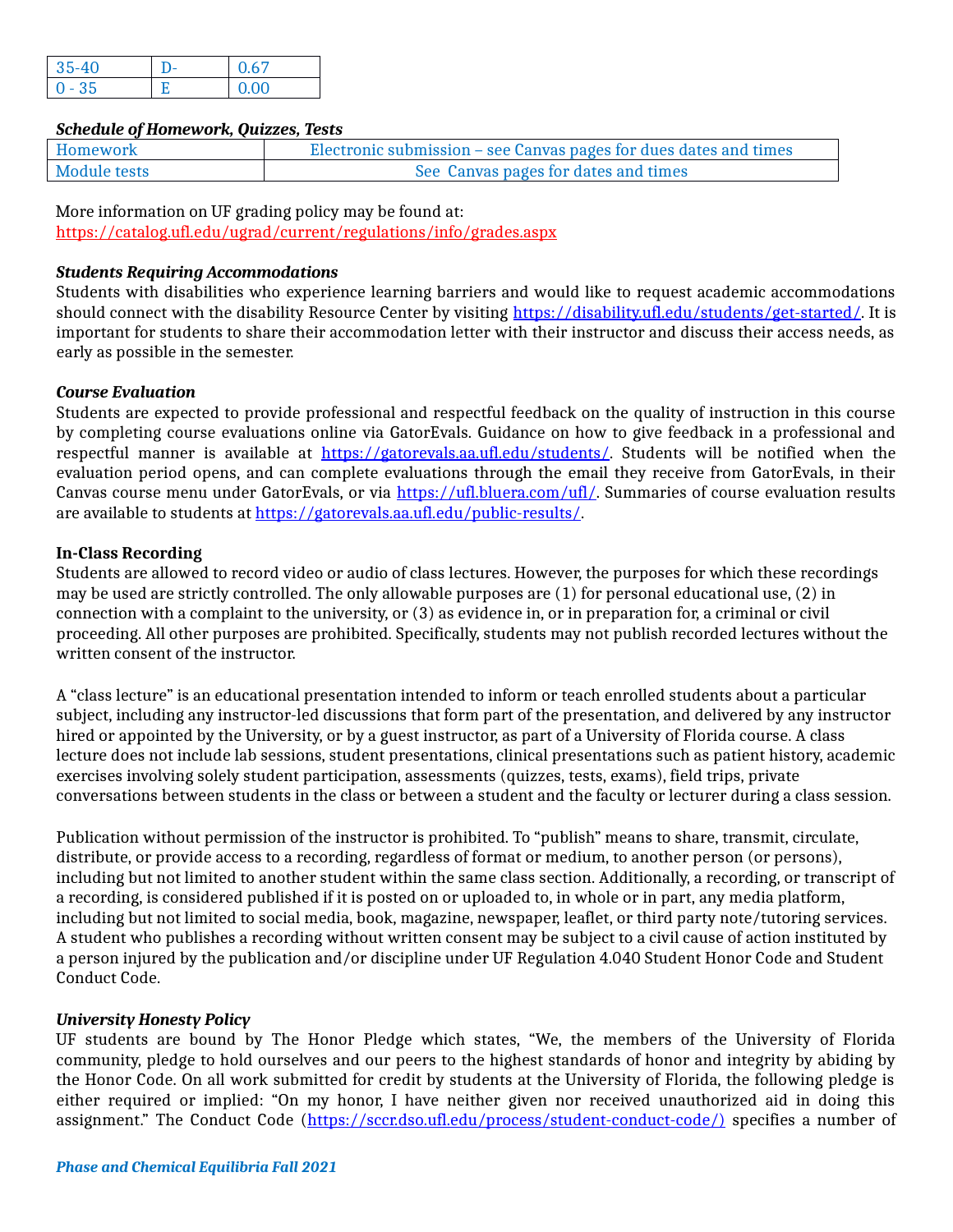behaviors that are in violation of this code and the possible sanctions. If you have any questions or concerns, please consult with the instructor or TAs in this class.

# *Commitment to a Safe and Inclusive Learning Environment*

The Herbert Wertheim College of Engineering values broad diversity within our community and is committed to individual and group empowerment, inclusion, and the elimination of discrimination. It is expected that every person in this class will treat one another with dignity and respect regardless of gender, sexuality, disability, age, socioeconomic status, ethnicity, race, and culture.

If you feel like your performance in class is being impacted by discrimination or harassment of any kind, please contact your instructor or any of the following:

- Your academic advisor or Graduate Program Coordinator
- Jennifer Nappo, Director of Human Resources, 352-392-0904, [jpennacc@ufl.edu](mailto:jpennacc@ufl.edu)
- Curtis Taylor, Associate Dean of Student Affairs, 352-392-2177, [taylor@eng.ufl.edu](mailto:taylor@eng.ufl.edu)
- Toshikazu Nishida, Associate Dean of Academic Affairs, 352-392-0943, [nishida@eng.ufl.edu](mailto:nishida@eng.ufl.edu)

### *Software Use*

All faculty, staff, and students of the University are required and expected to obey the laws and legal agreements governing software use. Failure to do so can lead to monetary damages and/or criminal penalties for the individual violator. Because such violations are also against University policies and rules, disciplinary action will be taken as appropriate. We, the members of the University of Florida community, pledge to uphold ourselves and our peers to the highest standards of honesty and integrity.

### *Student Privacy*

There are federal laws protecting your privacy with regards to grades earned in courses and on individual assignments. For more information, please see: <https://registrar.ufl.edu/ferpa.html>

### *Campus Resources:*

# *Health and Wellness*

# **U Matter, We Care:**

Your well-being is important to the University of Florida. The U Matter, We Care initiative is committed to creating a culture of care on our campus by encouraging members of our community to look out for one another and to reach out for help if a member of our community is in need. If you or a friend is in distress, please contact [umatter@ufl.edu](mailto:umatter@ufl.edu) so that the U Matter, We Care Team can reach out to the student in distress. A nighttime and weekend crisis counselor is available by phone at 352-392-1575. The U Matter, We Care Team can help connect students to the many other helping resources available including, but not limited to, Victim Advocates, Housing staff, and the Counseling and Wellness Center. Please remember that asking for help is a sign of strength. In case of emergency, call 9-1-1.

**Counseling and Wellness Center:** [https://counseling.ufl.edu,](https://counseling.ufl.edu/) and 392-1575; and the University Police Department: 392-1111 or 9-1-1 for emergencies.

# **Sexual Discrimination, Harassment, Assault, or Violence**

If you or a friend has been subjected to sexual discrimination, sexual harassment, sexual assault, or violence contact the **[Office of Title IX Compliance](https://titleix.ufl.edu/)**, located at Yon Hall Room 427, 1908 Stadium Road, (352) 273-1094, [title-ix@ufl.edu](mailto:title-ix@ufl.edu)

#### **Sexual Assault Recovery Services (SARS)**

Student Health Care Center, 392-1161.

**University Police Department** at 392-1111 (or 9-1-1 for emergencies), or [http://www.police.ufl.edu/.](http://www.police.ufl.edu/)

# **COVID-19**